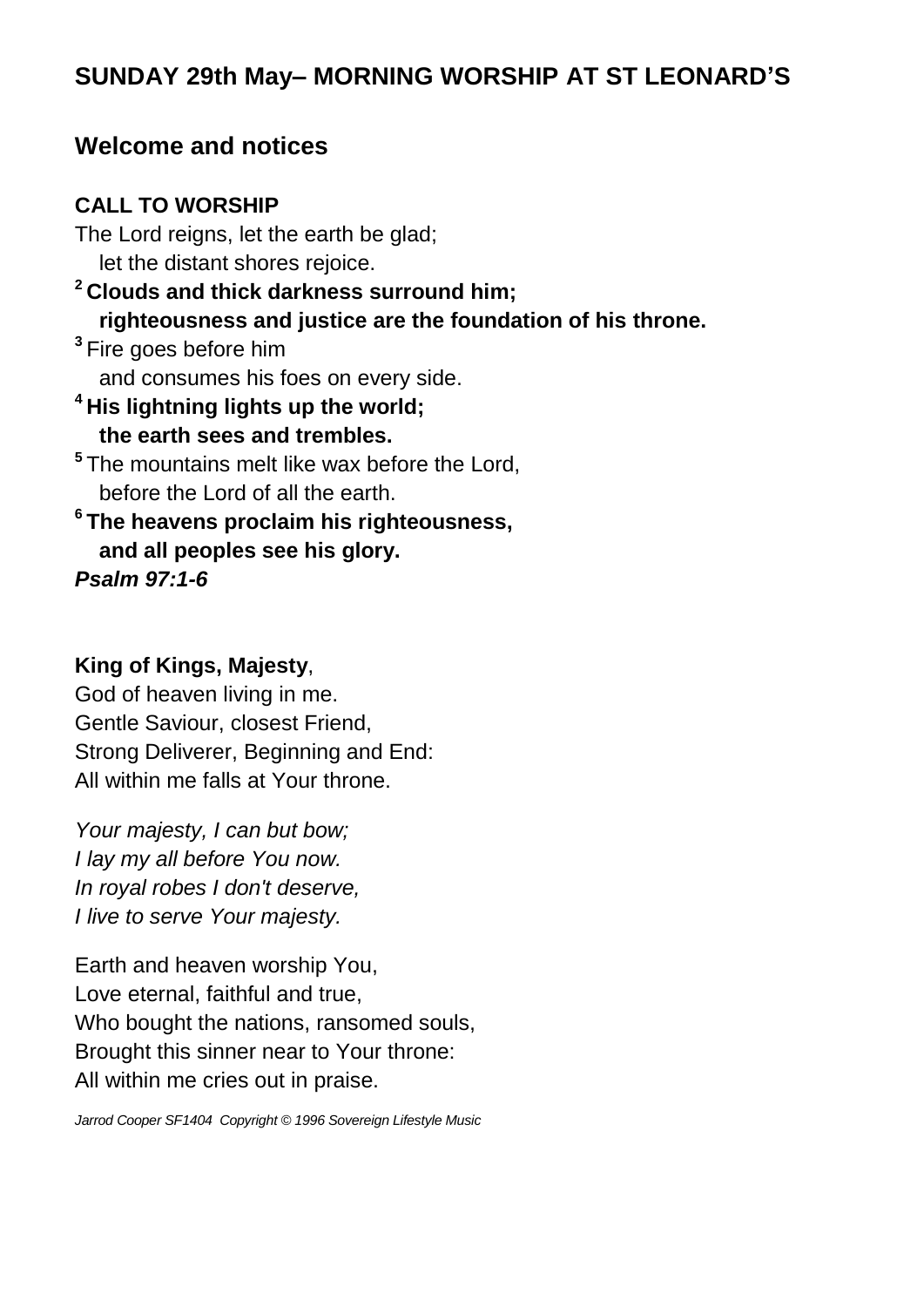### **I am standing beneath Your wings**

I am resting in Your shelter Your great faithfulness has been my shield And it makes me wanna sing Blessed be the name of the Lord Blessed be the name of the Lord I will bless Your holy name for all my days Blessed be the name of the Lord

I sing praises to Your name oh Lord For You daily bear my burdens Your great faithfulness is my reward And it makes me wanna sing

Andy Park © 1995 Mercy / Vineyard Publishing (Admin. by Integrity Music Ltd)

**CONFESSION: God of healing, God of wholeness, we bring our brokenness, our sinfulness, our fears and despair, and lay them at your feet.**

**God of healing, God of wholeness, we hold out hearts and hands, minds and souls to feel your touch, and know the peace that only you can bring.**

**God of healing, God of wholeness, this precious moment in your presence and power grant us faith and confidence that here broken lives are made whole.**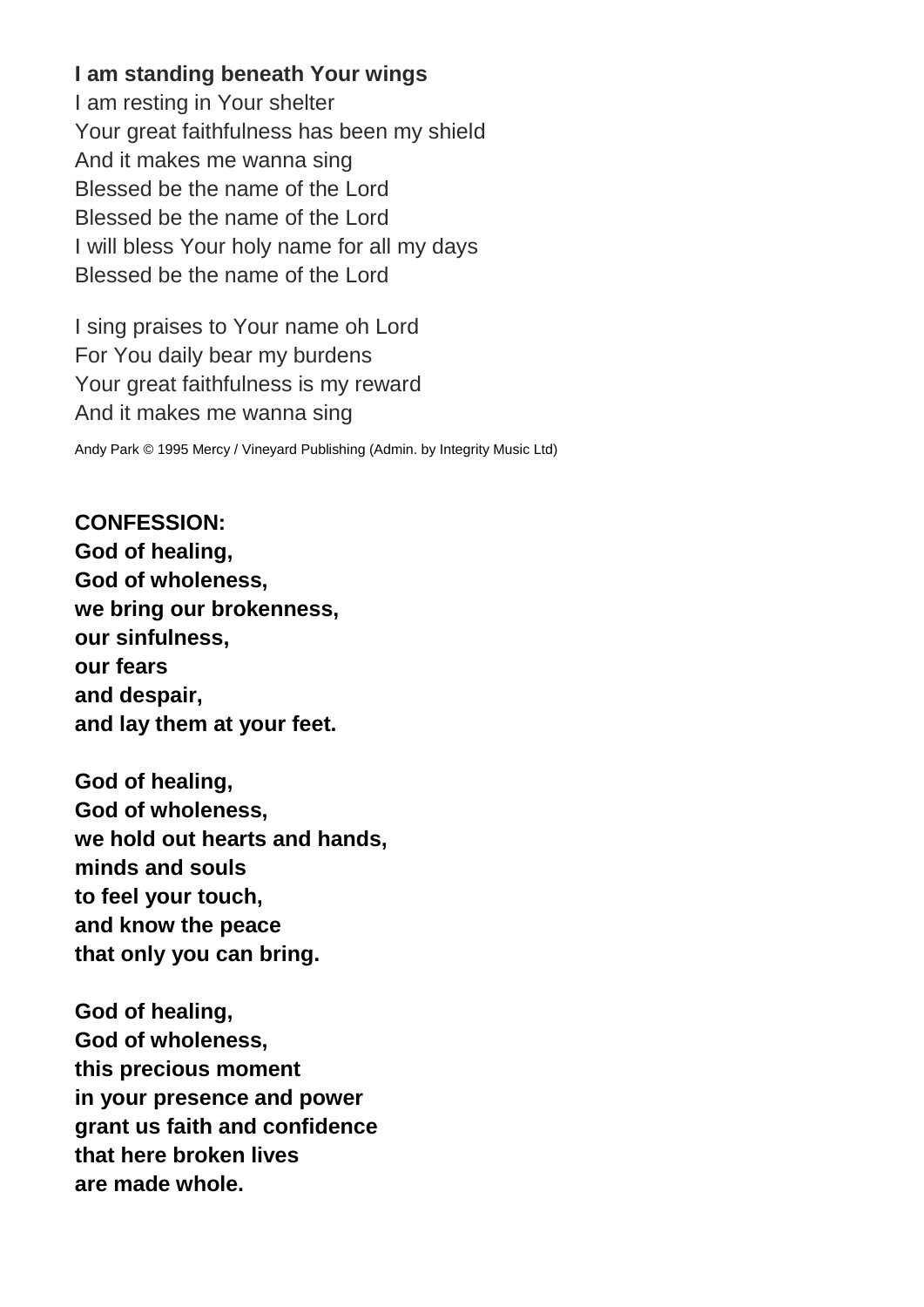May God who loved the world so much that he sent his Son to be our Saviour forgive us our sins and make us holy to serve him in the world, through Jesus Christ our Lord. **Amen.**

#### **Over all the earth,**

You reign on high, Every mountain stream, Every sunset sky. But my one request, Lord, my only aim Is that You'd reign in me again.

*Lord, reign in me, Reign in Your power; Over all my dreams, In my darkest hour. You are the Lord of all I am, So won't You reign in me again?*

Over every thought, Over every word, May my life reflect the beauty of my Lord; 'Cause You mean more to me Than any earthly thing, So won't You reign in me again? *Brenton Brown SOF 1498 Copyright © 1998 Vineyard Songs (UK/Eire)/Adm. by CopyCare*

## **READINGS Philippians 1:27 – 2:11 (Hazel Petty) Luke 14:1; 7-11**

### **SERMON: A Manner of life worthy of the gospel:** Steve Hellyer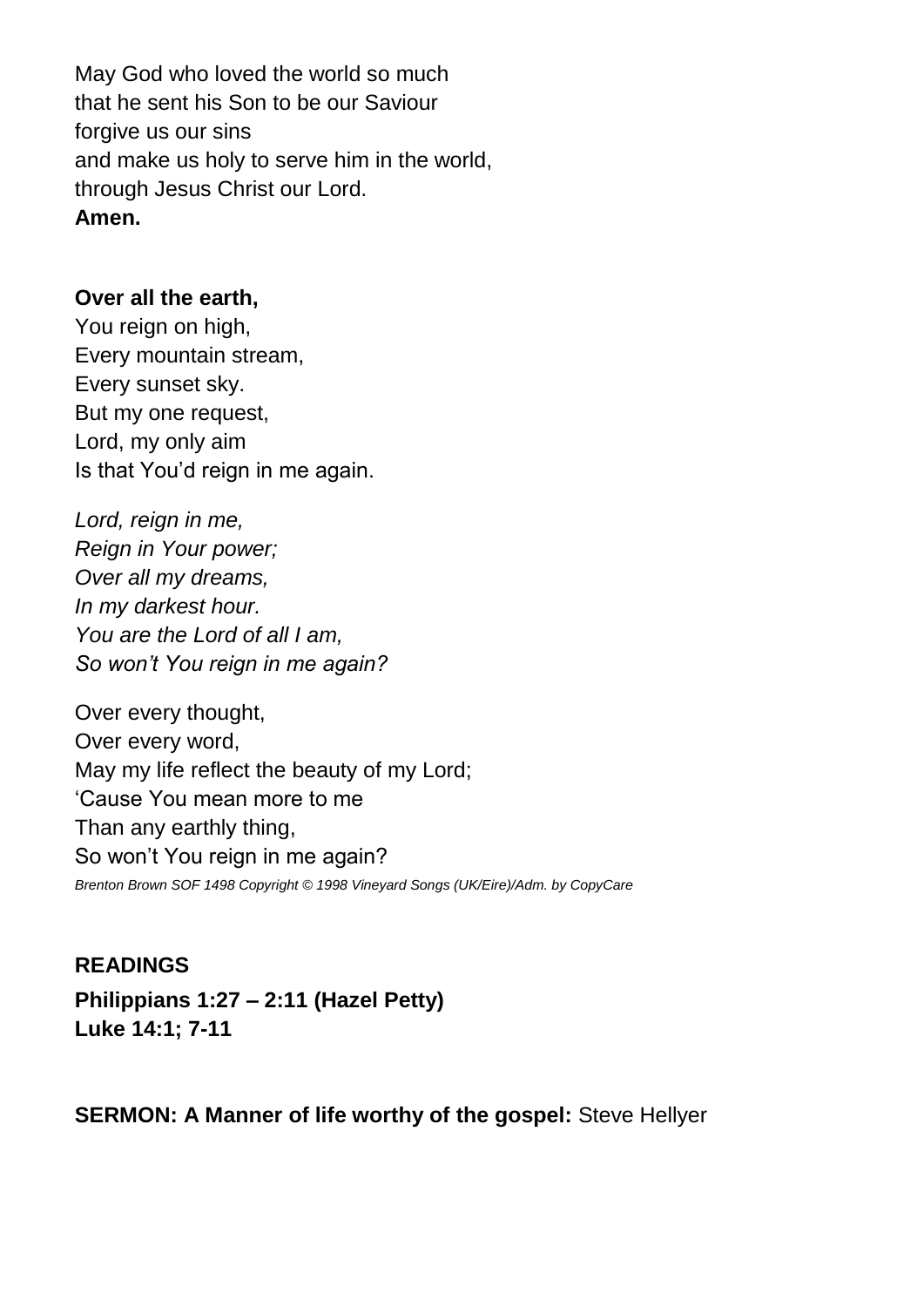#### **Meekness and majesty**

Manhood and deity In perfect harmony The Man who is God Lord of eternity Dwells in humanity Kneels in humility And washes our feet

O what a mystery Meekness and majesty Bow down and worship For this is your God This is your God

Father's pure radiance Perfect in innocence

Yet learns obedience To death on a cross Suffering to give us life Conquering through sacrifice And as they crucify Prays 'Father forgive'

Wisdom unsearchable God the invisible Love indestructible In frailty appears Lord of infinity Stooping so tenderly Lifts our humanity To the heights of His throne

Graham Kendrick © 1986 Thankyou Music (Admin. by Integrity Music Ltd)

### **PRAYERS: Jenny Griffiths**

### **Our Father in heaven, hallowed be your name,**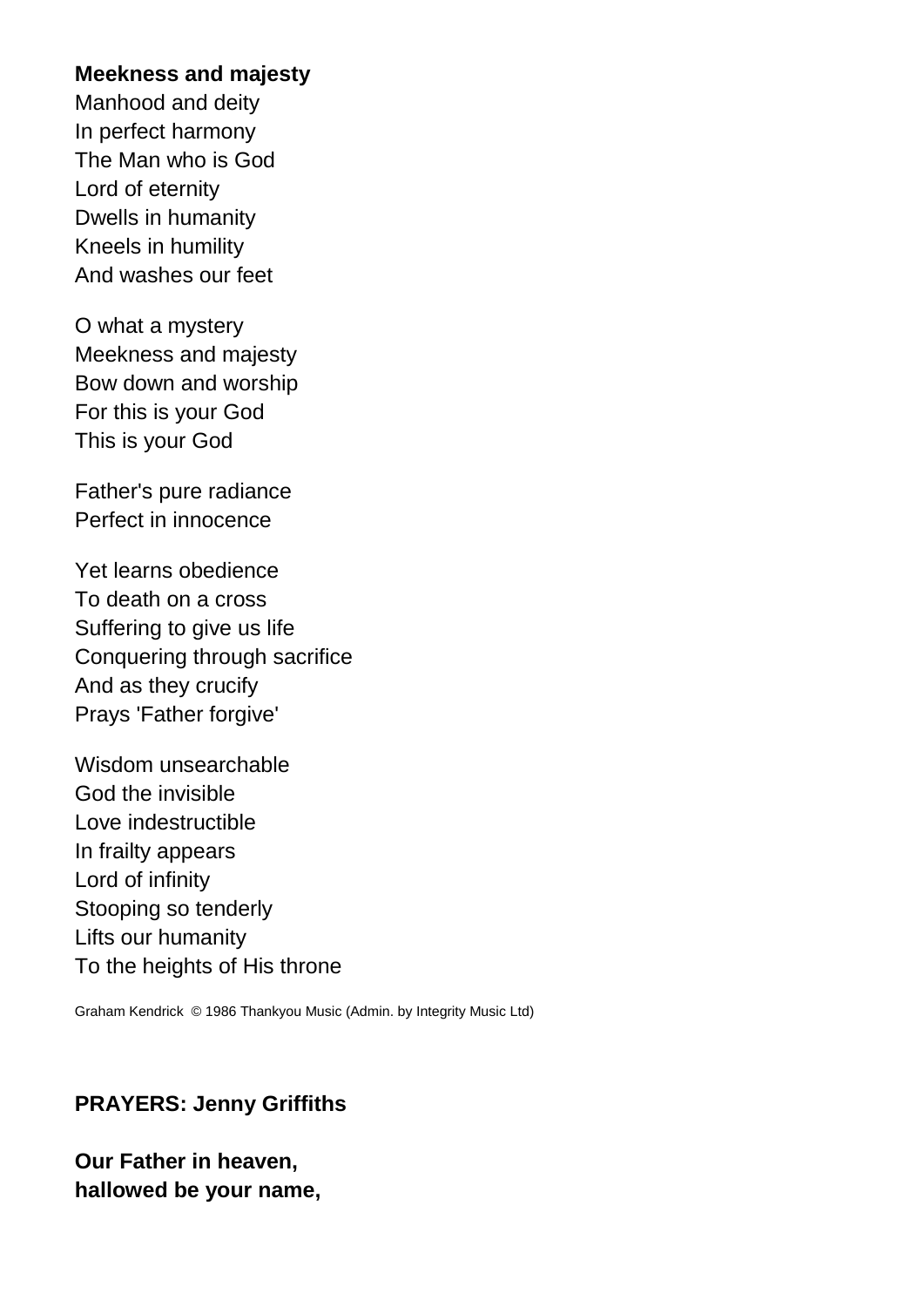**your kingdom come, your will be done, on earth as in heaven. Give us today our daily bread. Forgive us our sins as we forgive those who sin against us. Lead us not into temptation but deliver us from evil. For the kingdom, the power, and the glory are yours now and for ever. Amen.**

**Be thou my vision**, O Lord of my heart, Be all else but naught to me, save that Thou art; Be Thou my best thought in the day and the night, Both waking and sleeping, Thy presence my light

Be Thou my wisdom, be Thou my true word, Be Thou ever with me, and I with Thee, Lord; Be Thou my great Father, and I Thy true son; Be Thou in me dwelling, and I with Thee one.

Be Thou my breastplate, my sword for the fight; Be Thou my whole armour, be Thou my true might; Be Thou my soul's shelter, be Thou my strong tower: O raise Thou me heavenward, great Power of my power.

Riches I need not, nor man's empty praise: Be Thou mine inheritance now and always; Be Thou and Thou only the first in my heart: O Sovereign of heaven, my treasure Thou art.

High King of heaven, Thou heaven's bright Sun, O grant me its joys after victory is won; Great Heart of my own heart, whatever befall, Still be Thou my vision, O Ruler of all.

*Tr. Mary E. Byrne & Eleanor H. Hull.*